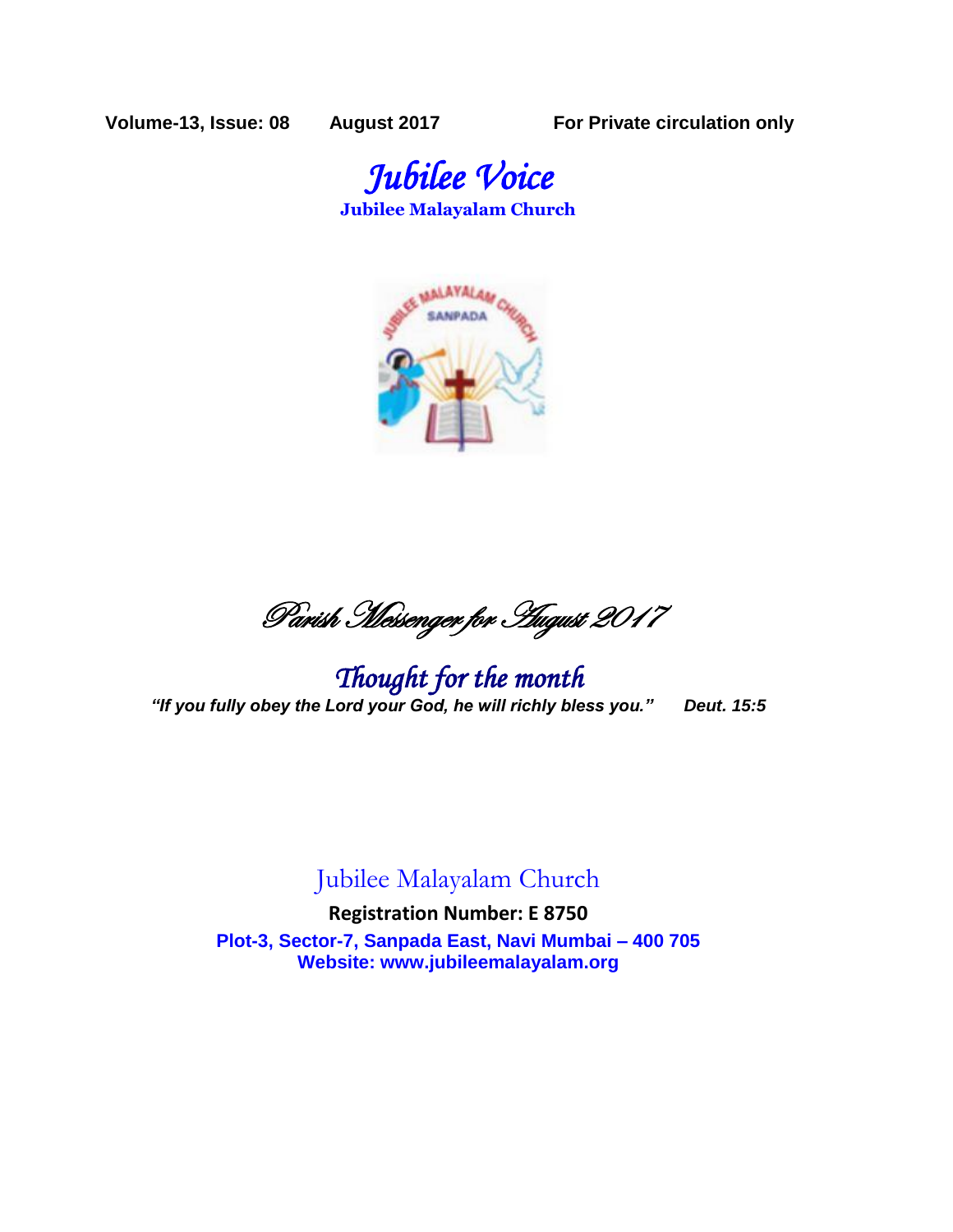## Programmes

August 01: Atmaya Meeting at 7.30 pm at Jubilee Church.

August 06: Atmaya Sunday: Holy Communion Service in Sanpada at 7.00 am and Panvel at 11am.

August 06: Area Prayer meeting at the residence of Mr. P.K. Abraham, Vashi at 6pm.

August 08: Atmaya Meeting at 7.30 pm at Jubilee Church

August 12: Women's Fellowship Meeting at Jubilee Church at 4.30pm

August13: Holy Communion Service in Sanpada at 7.00am and Matins Service in Panvel at 11 am.

Management committee meeting at 9 am in Jubilee Church, Sanpada.

August 13: Area prayer meeting at the residence of Mr. Sajan George, Nerul at 6 pm.

August 15: Youth 'Kalamela' and retreat at St. Paul's CNI Malayalam Church Vakola at 8.30am.

Atmaya Meeting at 7.30 pm at Jubilee Church

August 20: Matins service in Sanpada at 7.00am and Holy Communion Service in Panvel at 11am

August 20: Area prayer meeting at the residence of Mrs. Lilly Varghese, Kharghar, at 6pm.

August 22: Atmaya Meeting at 7.30 pm at Jubilee Church

- August 25: Sunday School 'Kalamela' and retreat at North Bombay Mar Thoma Church, Mulund(W), hosted by St. Mary the Virgin CNI Malayalam Congregation Parel at 8.30am.
- August 27: Combined Holy Communion service at 7am at Jubilee Church Sanpada followed by Sports meet at Seventh Day Adventist Higher Seconday School, Sanpada.

August 29: Atmaya Meeting at 7.30 pm at Jubilee Church

Motto for the year 2017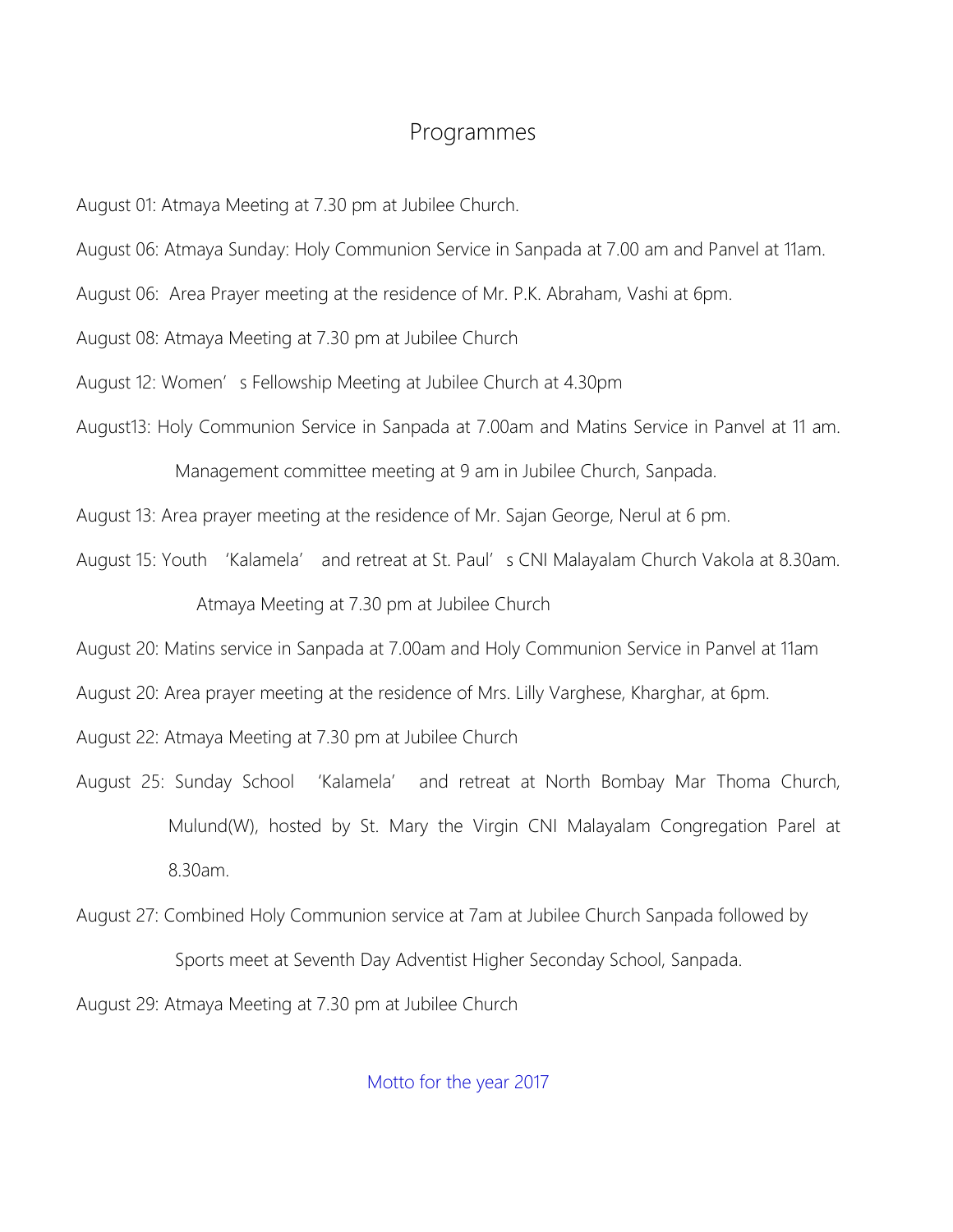#### "Rejoice in the Lord always." (Philippians 4: 4)

### Message from the Presbyter

Dear Beloved- in- Christ,

"Greetings in the precious name of our Lord Jesus Christ"

The three important ministries of the Church are Kerygma (proclaiming the word of God), Koinonia (fellowship) and Diakonia (service to the society). This ministry is not only vested in priests but also to the laity. The laity leadership should be developed. Atmaya fellowship is a laity movement and it is meant for all laity gathering in the worship service.  $6<sup>th</sup>$  August we are observing as Atmaya Sunday. The same day we are dealing with 'transfiguration of Christ'. Luke 9:28-36 speaks about the Transfiguration experience. Transfiguration is a manifestation of Jesus' heavenly glory on a mountain to Peter, James and John. Jesus was transformed and his clothes shone with brightness. Moses and Elijah appeared and talked to him. The glory denotes the royal presence, the Kingdom of God among his people. Moses and Elijah in the scene represent the law and the prophets. The three disciples represent the sleeping and senseless community against the sense of duty and responsibility in the church and the society. Here we can see, Jesus is giving importance to time, place and person.

Time: He wants to spend time in prayer. In the modern society, we are all busy with our own business and want to acquire more wealth, position and power to spend our life in a fruitful way. Most of the time we forget to pray to God and even to give thanks to Him for His manifold blessings upon us. Through this mountain experience, Jesus once again proved the power of prayer. Prayer transforms a person; Prayer changes the situation/place. Prayer reveals the God's purpose in us and promotes us to look into the needy, hear the pain of the others and walk along with the people who need a total healing. Shall we use our time properly?

Place: Christ chose a mountain; it was on the top of a high mountain. The mountain is a secret place. It was also a sublime place, elevated above the things of the valley. Today, we are not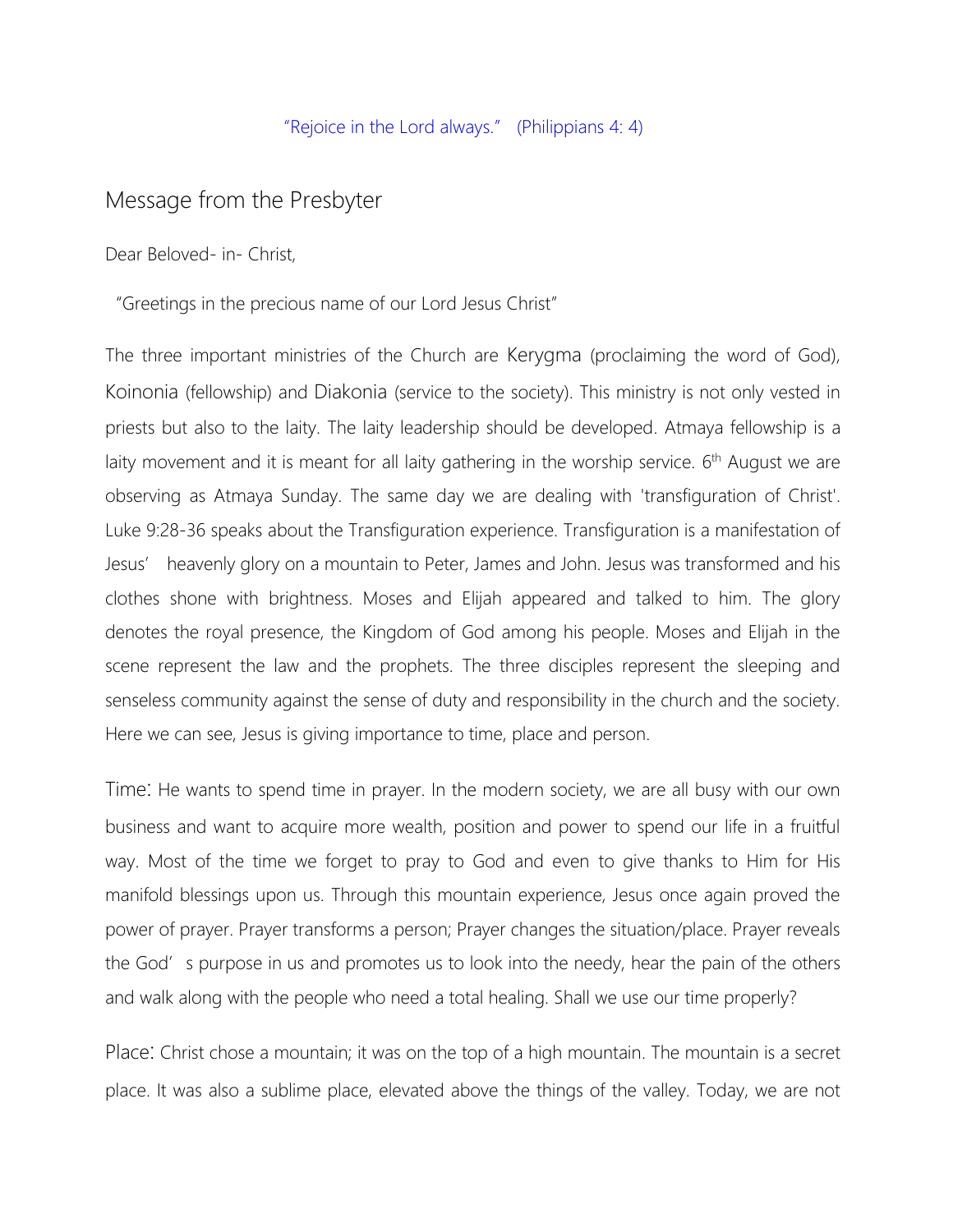supposed to go to every mountain to spend time with God. But Church is the place where we can spend time with God. It is not the place of politics and quarrelling. It is not a place for groupism and materialism. Church is a place of worship; it is a place of peace and place for accumulating strength to transform the society. Shall we locate properly the place we have to sit?

Person: Jesus chose Peter, James and John for this transfiguration experience. He is trying to teach them God's purpose and their responsibilities, even though they are sleeping and senseless to the situation. He has shown the fellowship with God. Today as a Christian community are we giving importance to the Christian fellowship? Fellowship with God and fellowship with the fellow beings are indispensable. Are we ready to include the senseless people and downtrodden to our fellowship?

Luke 9:35 says that, a voice came from the cloud, saying, "This is my son, whom I have chosen; listen to him". "Hear ye him", God is well pleased with none, but those that hear his son Christ Jesus. It is not enough to give Him a hearing, but we must hear Him, and believe Him, as the great prophet and teacher. Hear Him, and heed Him. Shall we hear him and get into a transfiguration experience in our lives?

This month we are celebrating India's Independence Day. On 15<sup>th</sup> August, 1947 India got its independence from the British rule; Freedom from the slavery through non-violence. In John 8:34 Jesus said 'who ever commits sin is a slave of sin'. Freedom from sin comes with the repentance of sins. Only the Son of God can give you freedom from sin. Therefore if the Son makes you free, you shall be free indeed.

May God Bless You, With love and prayers, Rev. Binju Varughese Kuruvilla

Editor: Mr. George Joseph Mannoor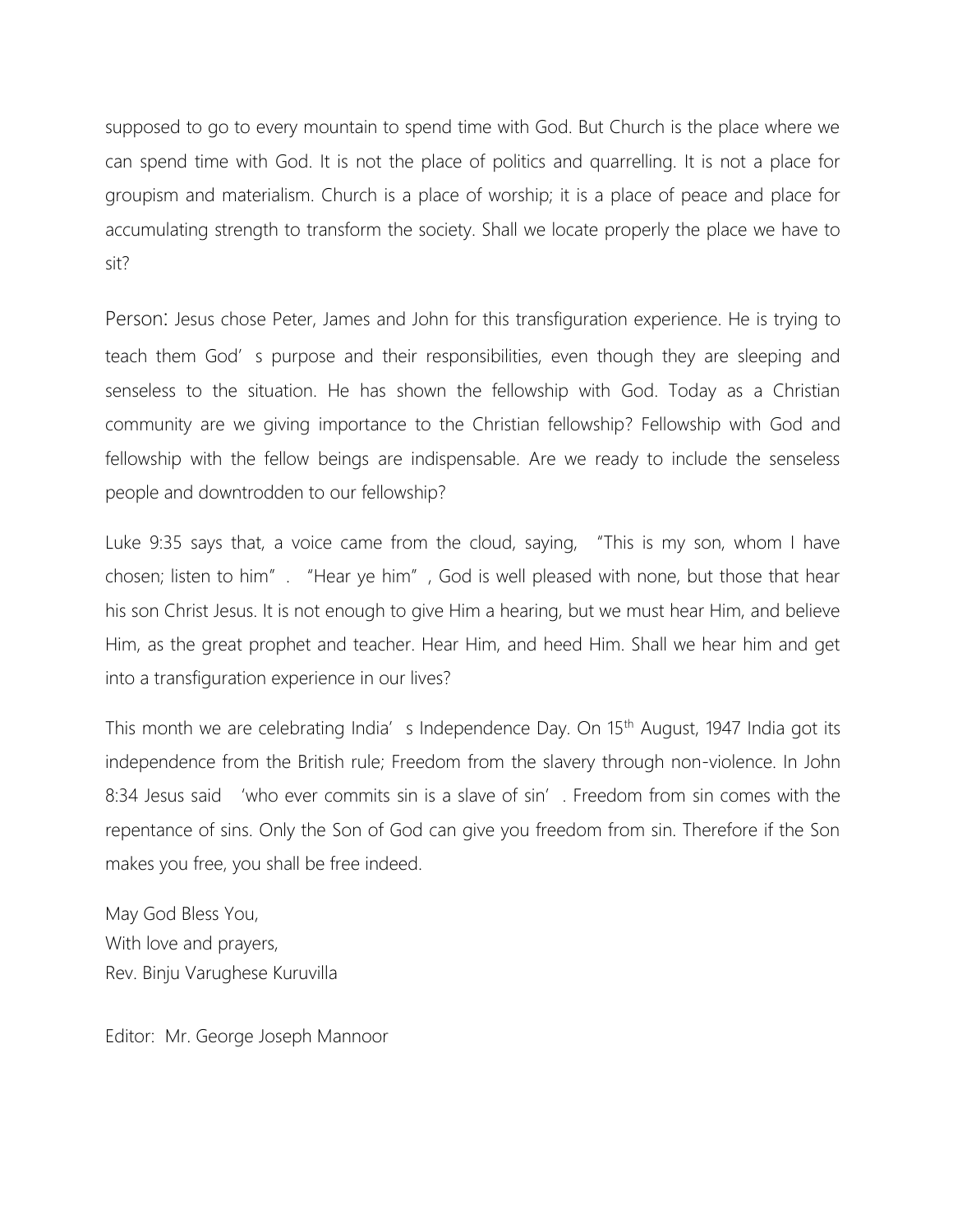## News & Notes:

## **Previous Month's Highlights**

#### **3 Day Premarital Counseling Class**

3 Day Premarital Counseling class was conducted from 24<sup>th</sup> to 26<sup>th</sup> June, 2017 at Church Mission House, Grant Road by CSI Madhya Kerala Counseling Department under the leadership of CNI Mumbai Malayalam Churches and CNI Mumbai Diocese. 42 participants attended in this camp. Rev. Santhosh Mathew (Director), Rev. Dr. Varghese Cherian, Rev. Abraham C. Prakash, Adv. Jacob Abraham, Mr. Ciji Antony and Mr. Subeesh Mathew from Kerala and Dr. Roselet Winford (Jubilee Malayalam Church, Sanpada), Rev. P. Abraham (Vice President, CNI BDC), Rev. Avinash Rangayya (Clergy Secretary, CNI BDC), Rev. Samji K. Sam, Rev. Anand Maharajan, and Rev. Thomas Jacob from CNI BDC led various sessions and devotions in this premarital camp. It was a historical event in many perspectives. It was a joint venture and a unique function of CNI and CSI Churches. It was for the first time, the team of counseling department of CSI MKD, conducting a camp in Mumbai and it was the  $150<sup>th</sup>$  batch. The Counseling session dealt with psychological, medical, legal, biblical and social concerns in marriage. The classes were based on personality development, stress management, family budgeting and gave importance to personal counseling for each candidate. After the camp, all were given certificates.

Special thanks to Mr. Binny Johnson, Mr. Sanjith Edwin and Mr. George Kurien for providing micro phone and leading worship sessions and to Dr. (Mrs.) Roselet Winford for leading the medical session. Thanks to CNI BDC bishop Rt. Rev. Dr. Praksah D. Patole who graciously gave permission to conduct this camp and the Most Rev. Thomas K. Oommen, the CSI Moderator who took a great initiation in sending the team to outside Kerala.

#### **Condolence:**

We deeply mourn the sad demise of the following members.

- 1. Rev. Sr. Thankamma Varkey (75yrs) sister of Mrs. Aleyamma Joseph, Kharghar passed away on 5<sup>th</sup> July, 2017 & funeral was held on 8<sup>th</sup> July, 2017 at Thidanadu CSI Church.
- 2. Mr. P.C. Rajan (74yrs), co-brother of Mr. John Thomas, Panvel, passed away on 8<sup>th</sup> July, 2017 & funeral was held on 10<sup>th</sup> July, 2017, at Shooranad Jacobite Church.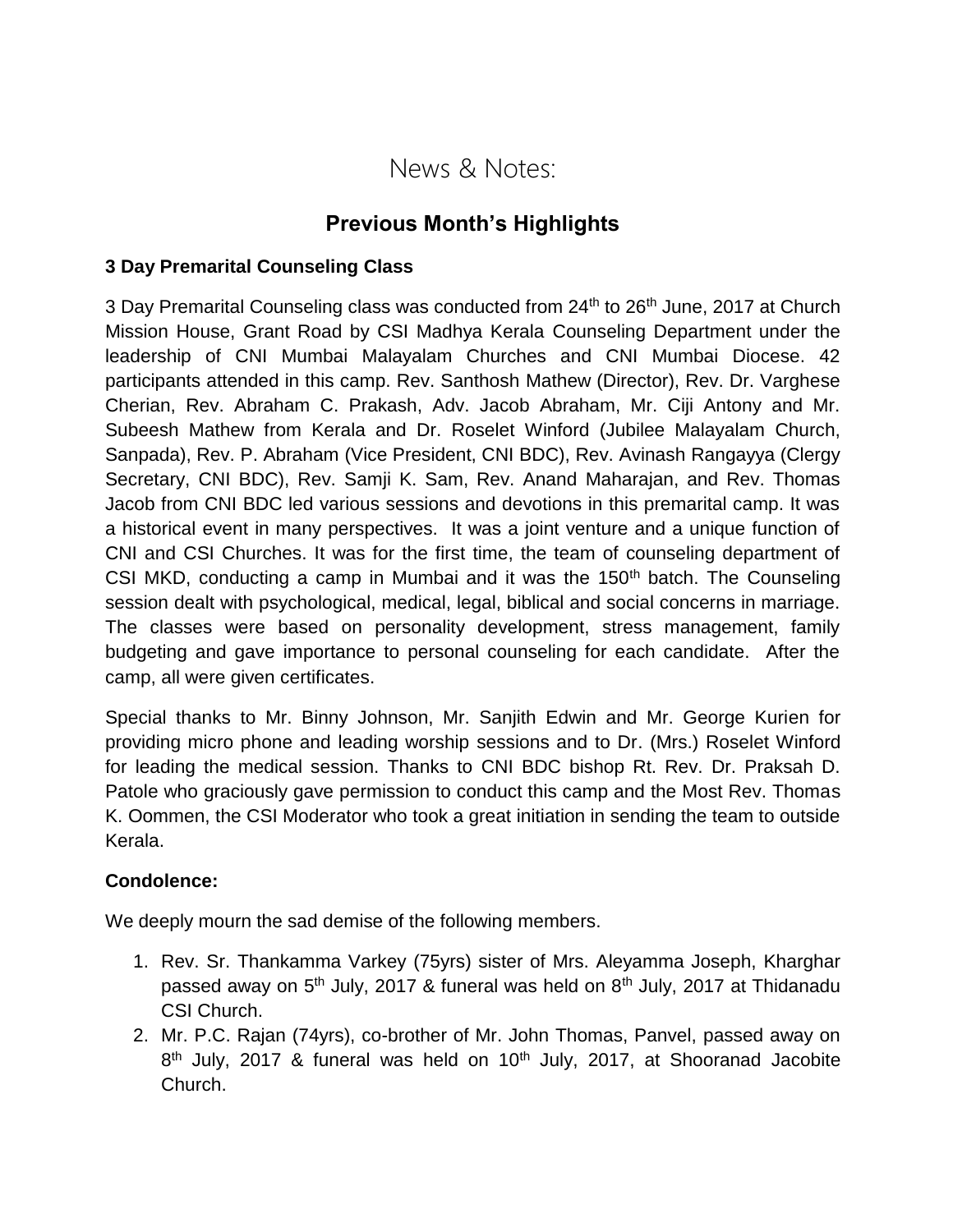3. Mr. Samuel Varghese (67yrs), father-in-law of Mr. David James, Kharghar, passed away on 20<sup>th</sup> July, 2017 & funeral was held on 21<sup>st</sup> July, 2017, at Holkar Bridge Cemetery Khadkki, Pune.

Please do pray for the bereaved family members.

#### **Farewell**

Mr. Bobby Cherian left to Bangalore due to transfer in his job. We remember his participation and service to the church with gratitude and we pray that let the God Almighty shower all His blessings in the new places.

#### **New Members:**

Rev. NC David and Mrs. Saramma David, CBD Belapur, Mob. No. 9833829535

We welcome Achen and Kochamma to our fellowship.

#### **Women's Fellowship:**

Mrs. Asha Sajanwas nominated as Women's Fellowship secretary in the place of Mrs. Sera Bibi Cherian. Mrs. Solly Johnson was elected as Panvel Women's Fellowship coordinator. Congratulations.

#### **Annual General Body Meeting:**

3<sup>rd</sup> Annual General Body meeting of the church was held on 9<sup>th</sup> July 2017 at 5.30pm after the church service at Jubilee Church Sanpada. Following members were elected during the meeting:

- 1. Mr. George Joseph Mannoor
- 2. Mr. Sajan George
- 3. Mr. Susheil Mani Alex
- 4. Mrs. Aleyamma Joseph
- 5. Mr. Johnson Gabriel
- 6. Mr. Shaji Thomas
- 7. Mr. Sabu Varghese
- 8. Mr. Bobby Mathew Ninan
- 9. Mr. Josey Oommen

#### **BDC Members**

- 1. Mr. Thomas George
- 2. Mrs. Marina Chandy

#### **BDC Alternates**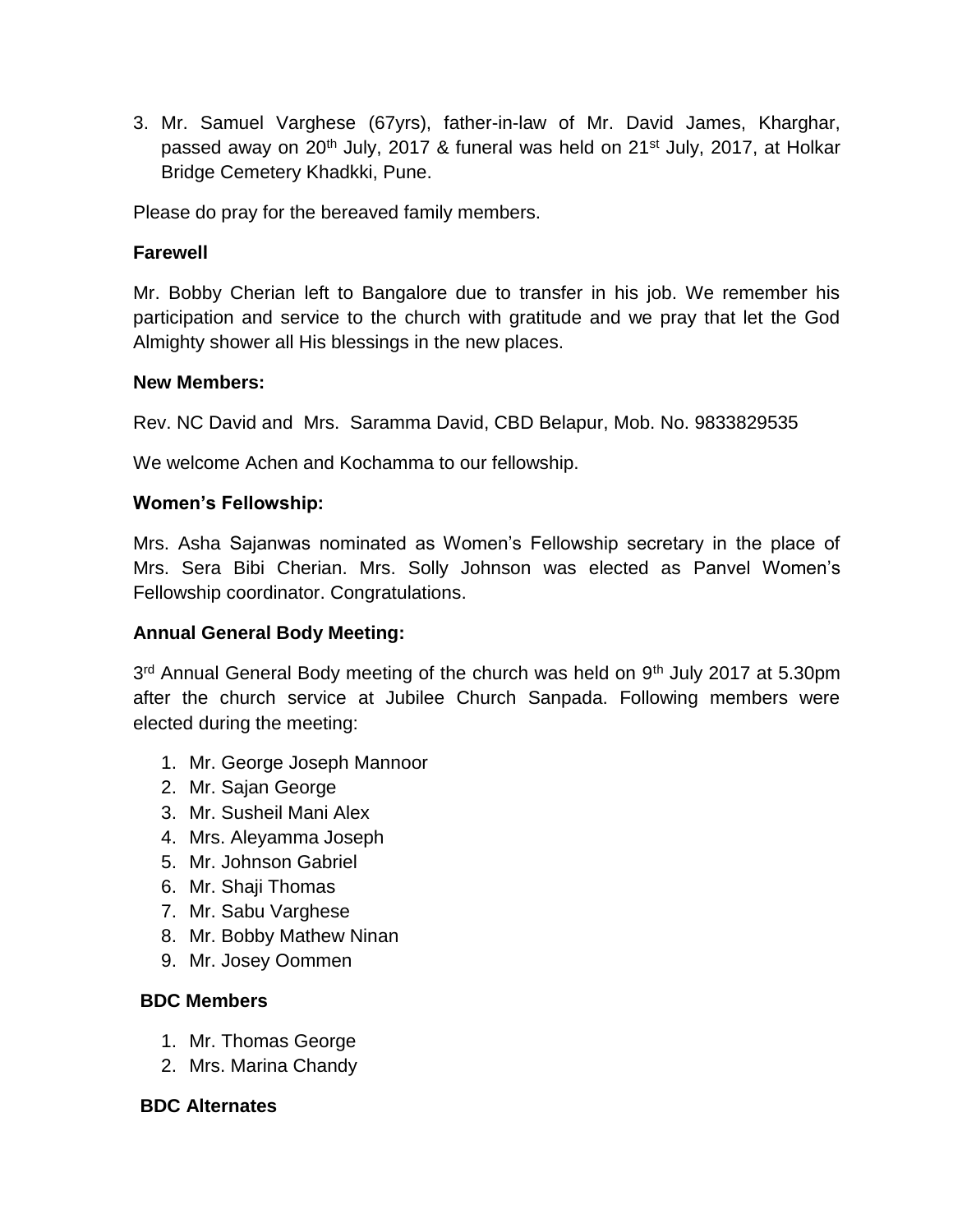- 1. Mr. MonzyTharian
- 2. Miss. Neha Varghese

#### **Internal Auditors**

- 1. Mr. Mathews Philip
- 2. Mr. Biju George

#### **Statutory Auditor**

#### Mr. Jose & Co.

Building Committee and Fund raising committee

- 1. Mr. Paul Joseph
- 2. Mr. Philip John
- 3. Mr. Oommen George
- 4. Mr. Biju C. Alex
- 5. Mr. Mathews Philip
- 6. Mr. K.O. John

1<sup>st</sup> Management committee held on 16<sup>th</sup> July 2017 elected the following office bearers

| Mr. George Joseph Mannoor | Hon. Secretary |
|---------------------------|----------------|
|---------------------------|----------------|

- Mr. Susheil Mani Alex Hon. Treasurer
- Mr. Sajan George Joint Secretary

#### Area Prayer leaders

| 1. Sanpada, Vashi, Koperkhairne, Airoli | Mr. V.M.Y. John   |
|-----------------------------------------|-------------------|
| 2. Nerul, Ulwae                         | Mr. Sajan George  |
| 3. CBD, Kharghar                        | Mr. David James   |
| 4. Panvel, Kamothe, Kalamboli           | Mr. Sabu Varghese |

Prayer Coordinator- Mr. George Joseph Mannoor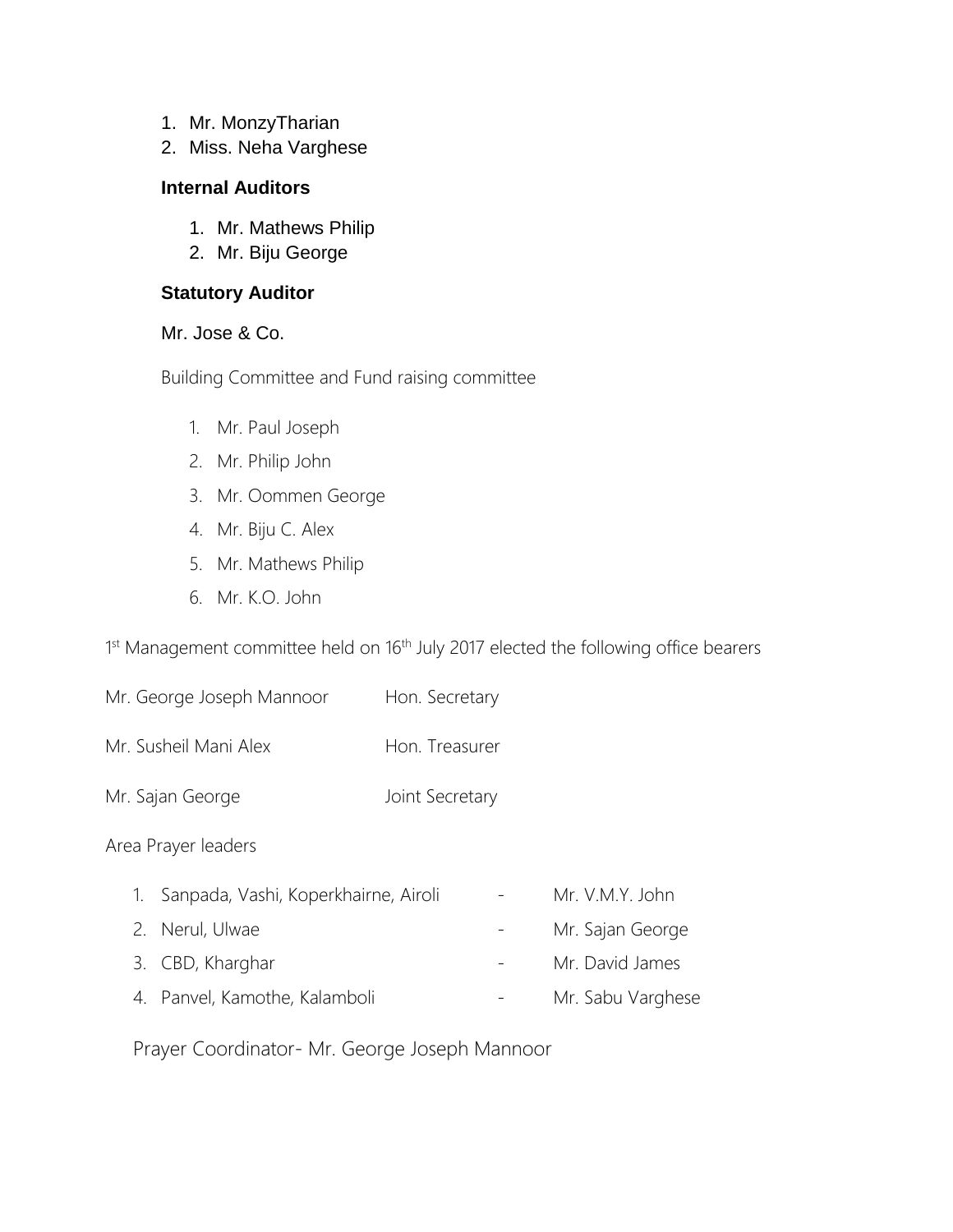Congratulations to all. Sincere thanks to former management committee members, office bearers, organization heads and area prayer leaders.

Career Guidance

Career Guidance class which was a youth initiative was conducted on 23<sup>rd</sup> July after the Sunday worship service at Jubilee Church Sanpada. Mr. P.K. Abraham led the session. It was very informative and an eye opener. Senior students, youth and their parents attended the class. Heartfelt thanks to Mr. P.K. Abraham and the youth for arranging this.

## Present Month's Programmes

Atmaya Fellowship Meetings:

Atmaya fellowship meetings will be held on all Tuesdays at 7:30 pm in Church. Bible study is based on Acts of the Apostles.

Atmaya Sunday will be observed on Sunday, 6<sup>th</sup> August. Mr. Biju George will deliver the message.

Youth Meeting:

Youth meeting will be held on all Sundays soon after the service at 9 am. Variety programs and Bible study will be there. Parents are requested to encourage the youths to attend these meetings.

Union Youth retreat and 'Kalamela'

Union Youth retreat and Kalamela will be conducted on Tuesday 15<sup>th</sup> August, 2017, at St. Paul's CNI Church, Vakola from 8.30am.

Union Sunday school retreat and Kalamela:

Union Sunday school retreat and kalamela will be conducted on Friday 25<sup>th</sup> August, 2017, at North Bombay Marthoma Church, Mulund (W), Opp. Fortis Hospital from 8.30am.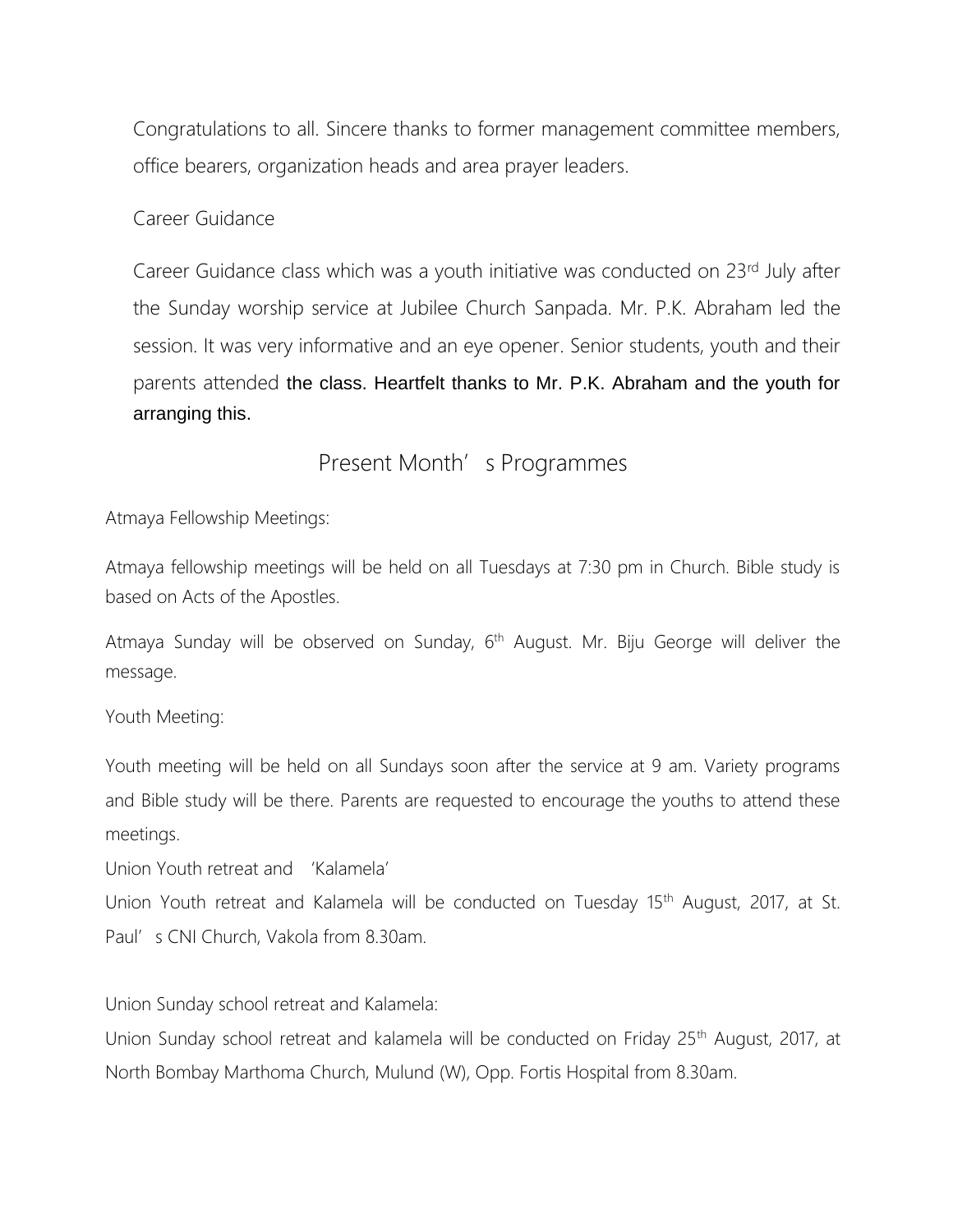Sports Day:

.

Sports will be conducted on Sunday 27<sup>th</sup> August, 2017 at Seventh Day Adventist Higher Secondary School, Sanpada after the common worship service at Jubilee Church.

## Prayer Requests

- 1. Mrs. Deenamma Tharian, mother of Mr. Monzy Tharian( for good health)
- 2. Father of Mr. Ashok Abraham, Panvel (for good health)
- 3. Father in- law of Mr. Vinod Oommen Ninan (good health)
- 4. Mrs. Lillian Stephens, M/o Mr. Malcolm Stephen (for good health)
- 5. Mother of Mr. Sudeep Philips (Mob: 8879640355) who is undergoing dialysis.
- 6. The wife of Bishop Joshua, staying in Borivalli, recovering after treatment for cancer.
- 7. Mr. John Thomas -9867886398 (for good health)
- 8. Mr. Shyam Gorath & family, our missionary in Akhloli Village
- 9. Our Parsonage Project.

## Sunday Scripture Lessons for August 2017

#### 6<sup>th</sup> August: 9<sup>th</sup> Sunday after Pentecost

| Theme: The Transfiguration of Christ                             |             |
|------------------------------------------------------------------|-------------|
| Exodus 34: 29-35                                                 | Ps. 93      |
| 1 John 2:23-3:3                                                  | Luke9:28-36 |
| 13 <sup>th</sup> August: 10 <sup>th</sup> Sunday after Pentecost |             |
| Theme: God cares for those who are heavily burdened.             |             |

Exodus19: 1-8 Ps. 23

Hebrews: 4:14-5:5 Matthew: 11 :25-30

20<sup>th</sup> August: 11<sup>th</sup>Sunday after Pentecost

Theme: We are judged by our words, which reveal what is in our hearts. Jeremiah 23:23-32 Ps.141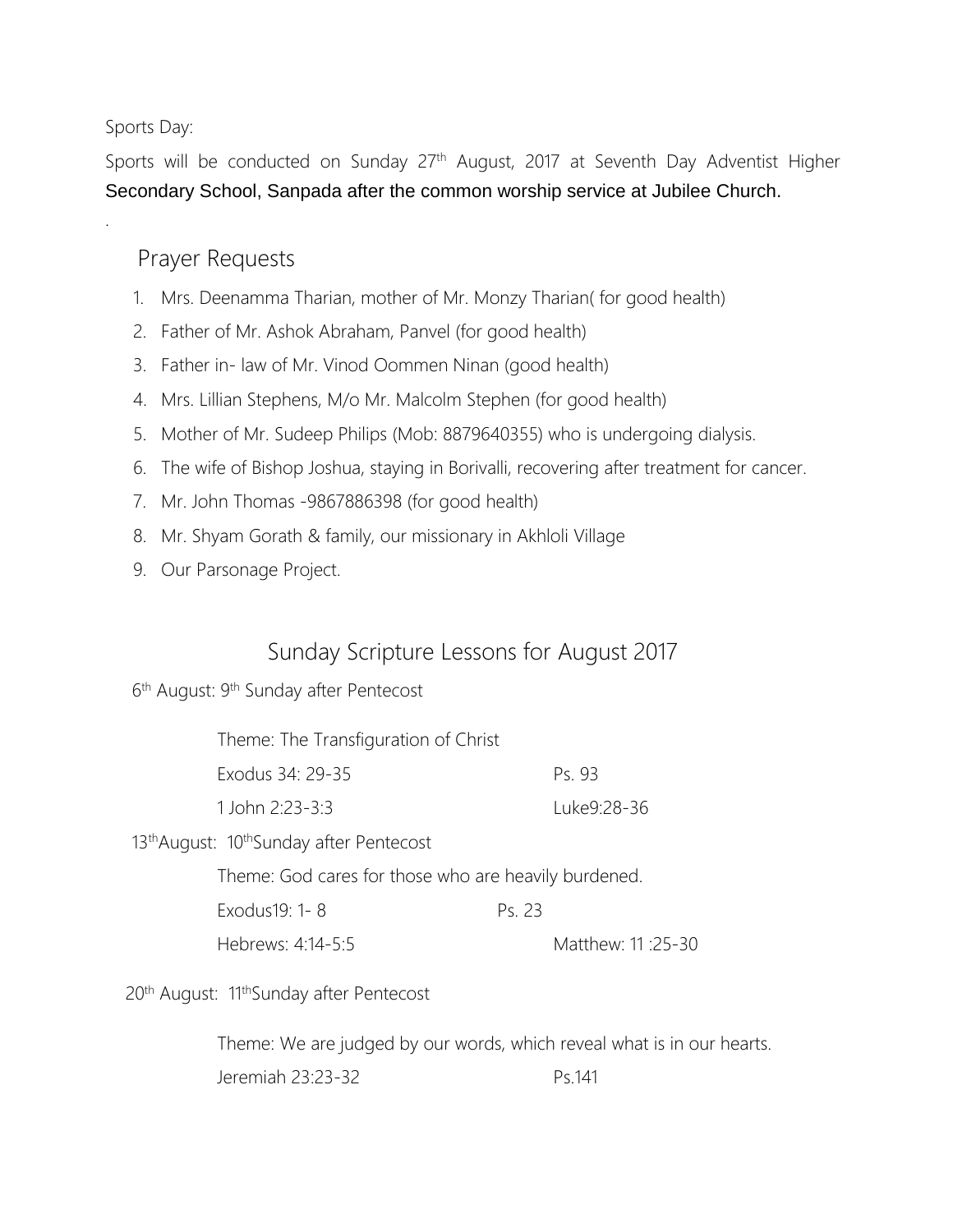James3:1-12 Matthew 12:31- 37

27<sup>th</sup> August : 12<sup>th</sup> Sunday after Pentecost

Theme: The fruitfulness of the Gospel depends on how it is received.

Jonah 3 Ps.85

I Thessalonians1 Matthew 13:1-9, 18-23

## **Scripture Reading, Peace, Elements & Offertory – Sanpada**

| <b>Date</b> | 1 <sup>st</sup> Lesson | <b>Psalms</b>        | 2 <sup>nd</sup> Lesson   |
|-------------|------------------------|----------------------|--------------------------|
| 06.08.17    | Mr. W.K. David         | Mr. Roy Koshy Philip | Dr. Sheena Ann<br>Mammen |
| 13.08.17    | Mr. Winford S.J.       | Mrs. Teena Josey     | Mr. Dannie Isaac Winford |
| 20.08.17    | Mr. Vinod Oommen Ninan | Mrs. Annamma Thomas  | Mrs. Helen Jacob         |
| 27.08.17    | Mr. Oommen George      | Mr. Sajan J. George  | Mrs. Sosa Kurian         |

| <b>Date</b> | Peace                          | <b>Elements</b>                  |
|-------------|--------------------------------|----------------------------------|
| 06.08.17    | Mr. and Mrs. Chandy Kurien     | Mr. & Mrs. George Joseph Mannoor |
| 13.08.17    | Mr. & Mrs. Rijo George Cherian | Mr. & Mrs. Philip John           |
| 27.08.17    | Mr. & Mrs. Bino Oommen         | Dr. & Mrs. Jowin J. William      |

## Offertory, Sanpada

- 06.08.17 Mr. Reuben Kurien; Miss. Sanaya Shaji
- 13.08.17 Mr. Reuben Kurien; Mast. Vian Chandy Alex
- 20.08.17 Mr. Reuben Kurien; Miss. Ruby Mariya Pise
- 27.08.17 Mr. Reuben Kurien; Miss. Rachel Mary Oommen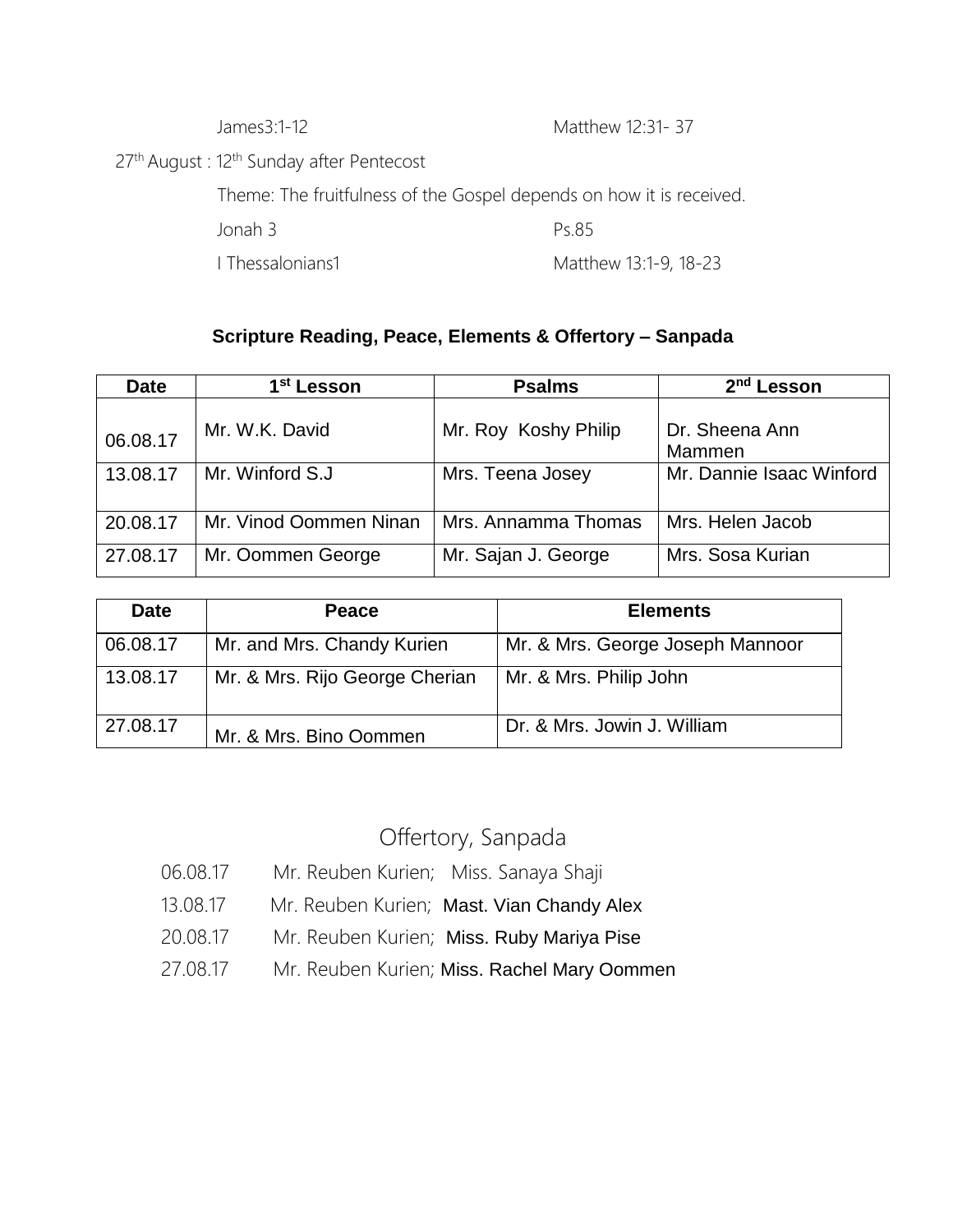# **Scripture Reading, Peace & Elements – Panvel**

| <b>Date</b> | 1 <sup>st</sup> Lesson    | <b>Psalms</b>     | 2 <sup>nd</sup> Lesson  |
|-------------|---------------------------|-------------------|-------------------------|
| 06.08.17    | Mr. Ashok Abraham         | Mrs. Mariam Simon | Miss. Biji Babu         |
| 13.08.17    | Mr. Solomon Samuel Samuel | Mrs. Shiney Sam   | Mrs. Rachel John        |
| 20.08.17    | Mr. Lopez Isaac           | Mrs. Liji Babu    | Miss. Joanna Sarah John |

| <b>Date</b> | Peace                 | <b>Elements</b>         |
|-------------|-----------------------|-------------------------|
| 06.08.17    | Mr. & Mrs. T.C. Isaac | Mr.& Mrs. Sabu Varghese |
| 20.08.17    | Mr.& Mrs. John Thomas | Mr. & Mrs. K.K. Johnson |

## **BIRTHDAYS**

| 1-Aug Mast. Vian Chandy Alex      | <b>Nerul</b> |  |
|-----------------------------------|--------------|--|
| 1-Aug Miss. Sony Thomas           | Kamothe      |  |
| 2-Aug Mr. Bobby P. Cherian        | <b>Nerul</b> |  |
| 4-Aug Mr. Winford S.J             | Kharghar     |  |
| 7-Aug Mr. Dannie Isaac Winford    | Kharghar     |  |
| 8-Aug Miss. Rachel Mary Oommen    | <b>Nerul</b> |  |
| 9-Aug Mr. C.G. Thomas             | Vashi        |  |
| 10-Aug Ms. Niya Geetha Josey      | Ulwae        |  |
| 11-Aug Mast. Ryaan Roshin         | CBD, Belapur |  |
| 12-Aug Mrs. Annamma Thomas        | Kamothe      |  |
| Panvel<br>13-Aug Mrs. Rachel John |              |  |
| 13-Aug Mrs. Megha Mathews         | CBD, Belapur |  |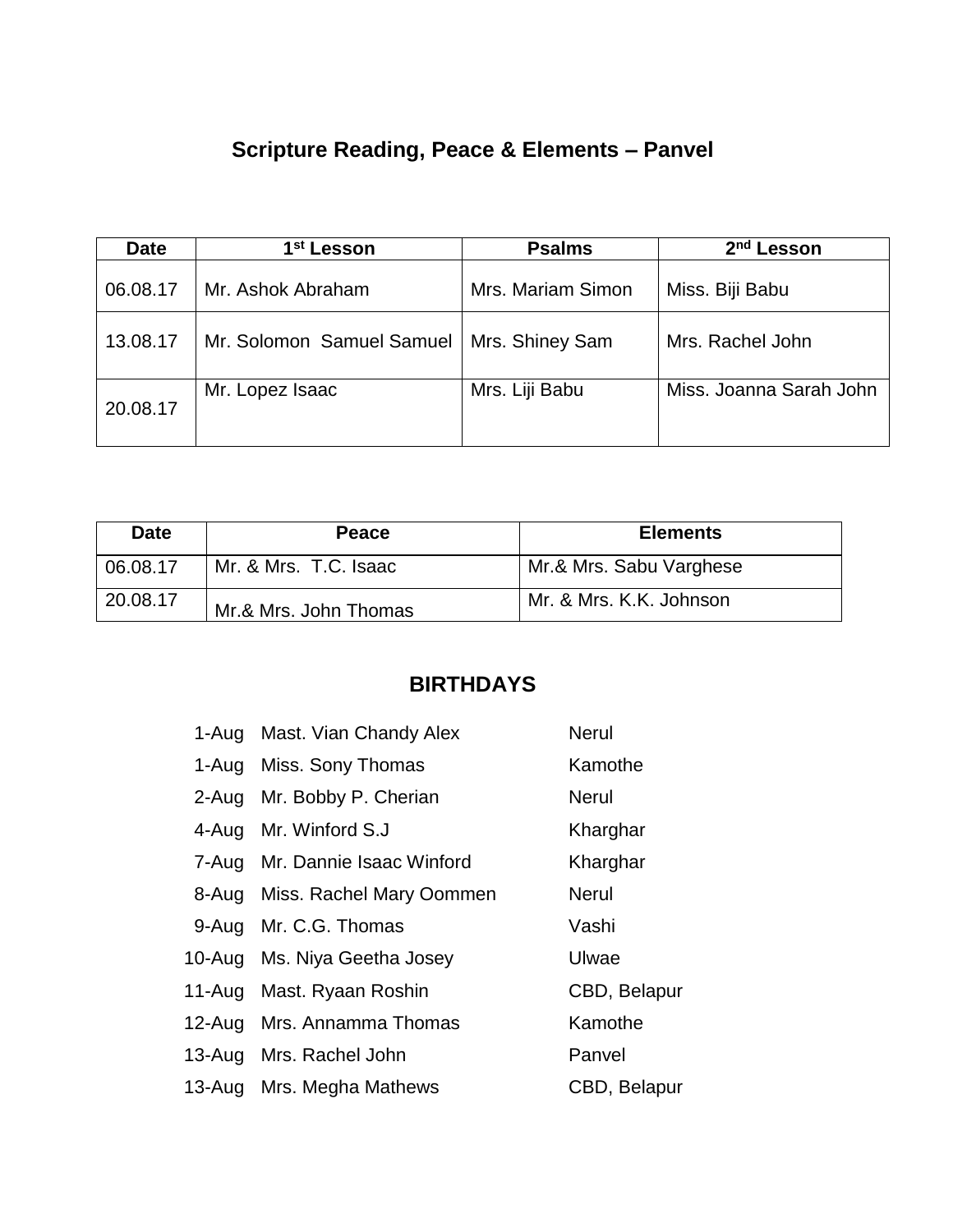| 14-Aug     | Mrs. Annie Joju<br>Sanpada |              |  |
|------------|----------------------------|--------------|--|
| 15-Aug     | Mr. Samuel John            | Sanpada      |  |
| 16-Aug     | Mr. Oommen George          | <b>Nerul</b> |  |
| 17-Aug     | Mr. Vinod Oommen Ninan     | Thane        |  |
| 18-Aug     | Mrs. Helen Jacob           | Vashi        |  |
| 19-Aug     | Miss. Joanna Sarah John    | Panvel       |  |
| 20-Aug     | Mr. Vishal Cherian         | Vashi        |  |
| 20-Aug     | Mrs. Annamma Joseph        | Thane        |  |
| $21 - Aug$ | Mr. Sajan J. George        | <b>Nerul</b> |  |
| 21-Aug     | Mrs. Saramma Itty          | <b>Nerul</b> |  |
| 23-Aug     | Mr. Joel John              | Vashi        |  |
| $25 - Aug$ | Mrs. Sosa Kurian           | <b>Nerul</b> |  |
| 28-Aug     | Ms. Ruby Mariya Pise       | Kharghar     |  |
| $30 - Aug$ | Mrs. Elizabeth Justin      | Sanpada      |  |
| $30 - Aug$ | Mrs. Gitu Rijo Cherian     | Panvel       |  |

## **WEDDING ANNIVERSARIES**

| 14-Aug Mr. & Mrs. Philip John         | <b>Nerul</b> |
|---------------------------------------|--------------|
| 16-Aug Mr. & Mrs. Rijo George Cherian | Panvel       |
| 17-Aug Mr. & Mrs. Binu G. Thomas      | Airoli       |
| 20-Aug Mr. & Mrs. Bobby Varghese Itty | <b>Nerul</b> |
| 21-Aug Mr. & Mrs. Bino Oommen         | Kharghar     |
| 26-Aug Mr. & Mrs. Saji C. Thomas      | <b>Nerul</b> |
| 27-Aug Dr. & Mrs. Jowin J. William    | Vashi        |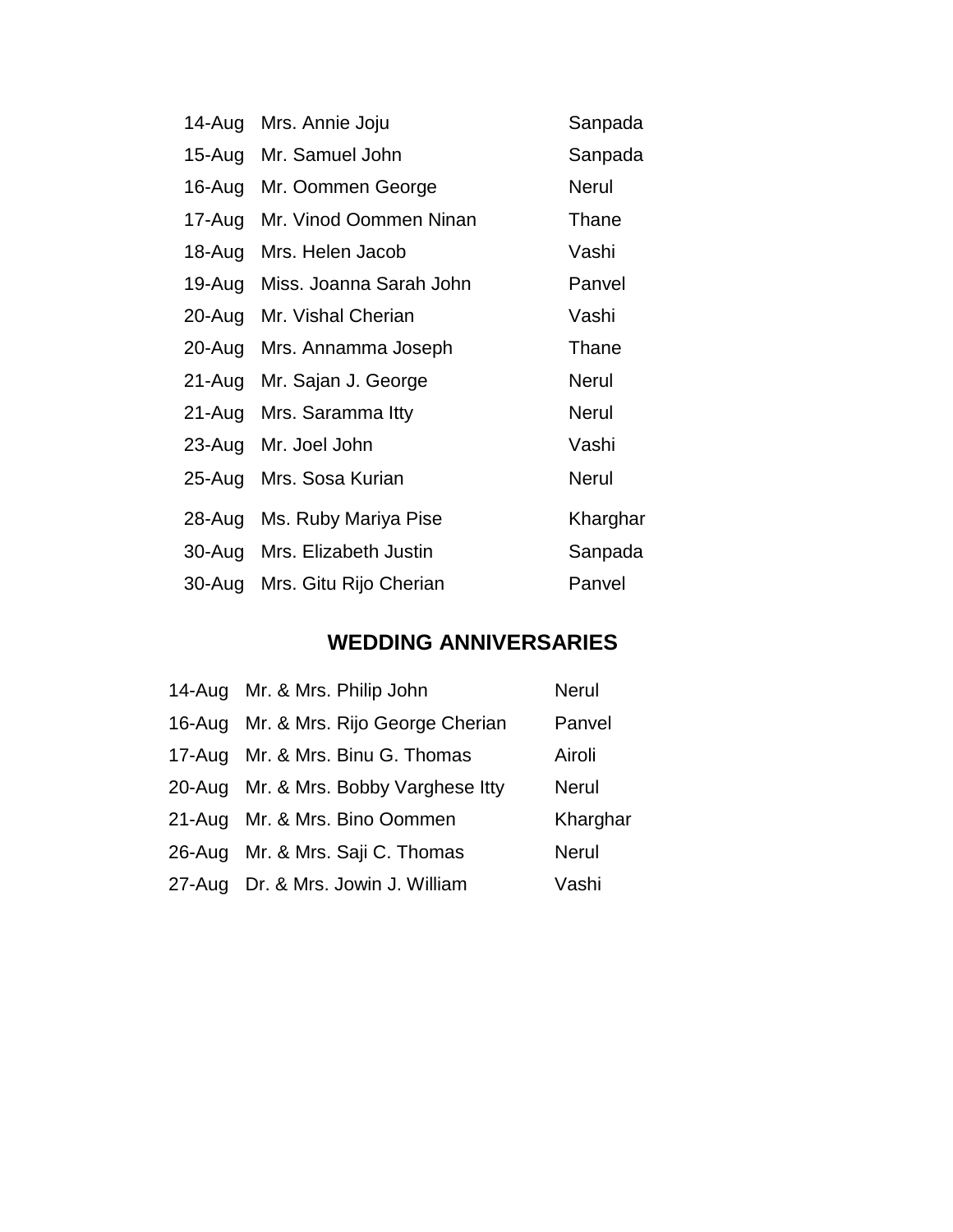| <b>JUBILEE MALAYALAM CHURCH RECEIPT &amp; PAYMENT MAY &amp;JUNE 17</b> |         |         |                                    |         |         |
|------------------------------------------------------------------------|---------|---------|------------------------------------|---------|---------|
| <b>Receipts</b>                                                        | May'17  | June'17 | <b>Payments</b>                    | May'17  | June'17 |
| Birthday                                                               | 6,500   | 12,750  | Allowance to Priest                | 28,000  | 28,000  |
| Offertory                                                              | 23,307  | 24,195  | <b>Bible Society</b>               |         | 5,000   |
| Parsonage<br>Maintenance.                                              | 5,800   | 3,600   | <b>Union Churches</b>              |         | 3,000   |
| Subscription                                                           | 5,400   | 1,200   | <b>Gift To Visiting Priest</b>     | 3,500   | 1,200   |
| Tithe                                                                  | 14,810  | 21,900  | Tea Exp.                           | 1,730   | 2,100   |
| Wedding<br>Anniversary                                                 | 5,000   | 5,400   | <b>Special Allowance</b>           |         | 11,340  |
| <b>Students Thanks</b>                                                 |         | 2,500   | <b>Printing &amp; Stationery</b>   |         | 120     |
| <b>HF Dues</b>                                                         | 2,000   | 9,500   | Dhwani Exp.                        |         | 105,574 |
| Calendar<br>Receivable                                                 |         | 2,500   | Good Friday Coll. To<br><b>BDC</b> |         | 8,720   |
| <b>Missionary Fund</b>                                                 |         | 16,000  | Meeting Exp.                       |         | 500     |
| Dhwani receipts                                                        |         | 141,195 | Passion week exp                   | 9,000   |         |
| Passion week<br>donation                                               |         | 9,000   | Rent                               | 28,416  |         |
| Specia Thanks                                                          | 500     | 3,550   | Choir Exp                          | 4,560   |         |
| <b>Union Churches</b>                                                  | 11,225  |         | Misc Exp.                          | 3,600   |         |
|                                                                        |         |         | Wine & Wafer                       | 1,160   |         |
| <b>Parsonage Fund</b>                                                  | 26,000  | 55,000  | <b>Gami Developers</b>             | 753,750 | 442,500 |
| Total                                                                  | 100,542 | 308,290 | Total                              | 833,716 | 608,054 |

 $\overline{\phantom{a}}$